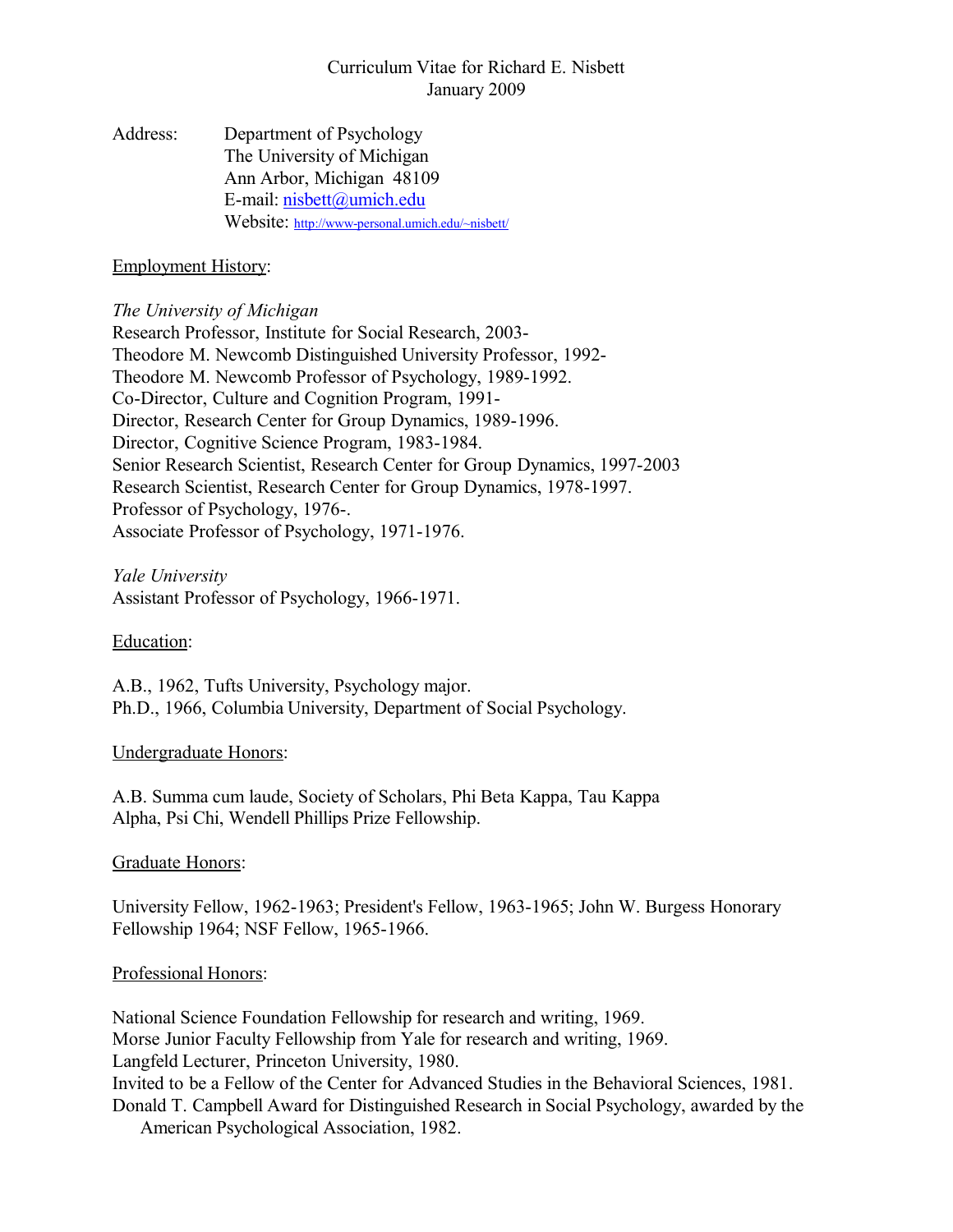Social Psychology Lecture Series, Peking University, 1982. Donald Taylor Memorial Lecturer, Yale University, 1984. Invited Address: British Psychological Society Meeting, 1985. William Howard Taft Lecturer in Philosophy, University of Cincinnati, 1989. Distinguished Scientific Contribution Award, American Psychological Association, 1991. Perspectives in Cognitive Science Series Lectures, Department of Philosophy, Notre Dame University, 1991. Ernest Hilgard Lecturer, Stanford University, 1992. Carl Hovland Lecturer, Yale University, 1992. Elected to the American Academy of Arts and Sciences, 1992. Invited Address: French Psychological Society, 1993. Distinguished Senior Scientist Award, Society for Experimental Social Psychology, 1995 Wei Lun Visiting Professor of Psychology, Chinese University of Hong Kong, 1995. William James Fellow Award for Distinguished Scientific Achievements, American Psychological Society, 1996. Invited Address, American Psychological Society, 1997. Distinguished Research Award, University of Michigan, 1997. J. McKeen Cattell Fellowship Award, 1998. Keynote Address, Human Behavior and Evolution Society, 1998. Master Lecture, American Psychological Association, 2000 Edward E. Jones Memorial Lectures, Princeton University, 2001. Russell Sage Foundation Visiting Scholar, 2001, 2003 John Simon Guggenheim Fellowship, 2002 Elected to the National Academy of Sciences, 2002 Ernest R. Hilgard Visiting Professor Lectures, Stanford, December, 2002 Elected to the Society for Experimental Psychology, 2003 American Psychological Association's William James Book Award for "The Geography of Thought," 2004 Invited address, American Psychological Association, 2005 Hovland Memorial Lecturer, Yale University, 2005 Oswald Külpe Award of the University of Würzberg, 2007

#### Professional Service:

- Member, Basic Sociocultural Research Review Committee, National Institute of Health, 1979-1980.
- Member, Committee on Research Support, American Psychological Association, 1981-1984.
- Member, Committee on Tax Compliance of National Research Council, 1984-1986.
- Testimony on the National Science Foundation Budget to the U.S. House of Representatives, April 27, 1988.
- Testimony on the National Science Foundation Budget to the U.S. Senate, May 10, 1988.
- Testimony before the U.S. House of Representatives Committee on Armed Services on the Subject of USS VINCENNES' Downing of the Iran Air Flight 655, October 6, 1988.
- Member, International Advisory Committee, Chinese Institute of Psychology, Chinese Academy of Science, 2001-.
- Chair, William James Fellow Award Selection Committee, American Psychological Society, 2001-2004.
- Consultant, U.S. Central Intelligence Agency, 2004-.
- Visiting Committee, Harvard University Department of Psychology, 2002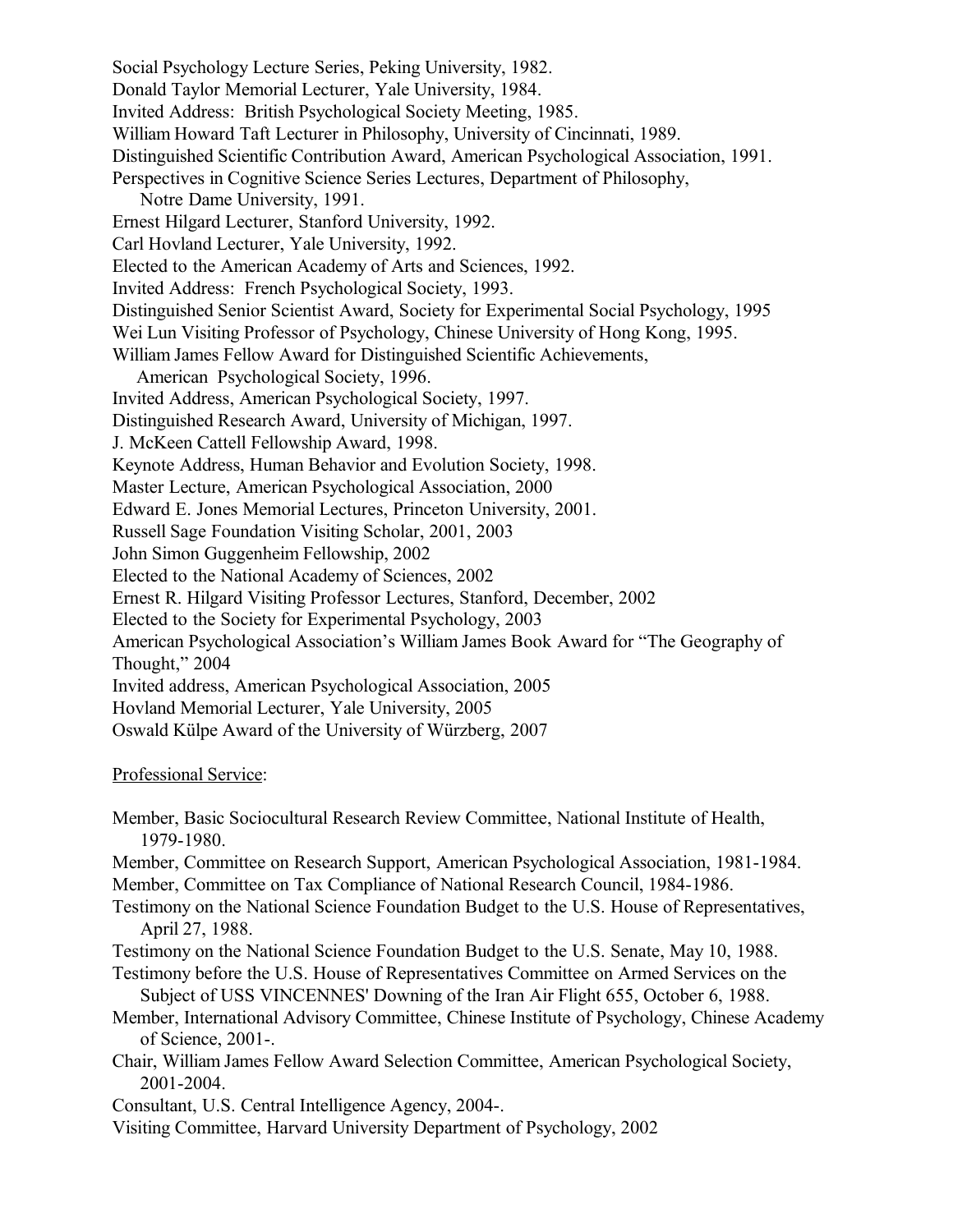Chair, Membership Committee, Psychology Section, National Academy of Sciences, 2004-5 Member, Advisory Council, Institute of Cognition and Culture at the Queen's University, Belfast, 2006-. Member, National Academy of Sciences Board on Behavioral, Cognitive, and Sensory Sciences, 2006- Consultant, U.S. Air Force, 2006-2007 Editorial Boards: Acta Psychologia Sinica, 2006- Psychological Review, 1982-1989; 1996-2000. Psychological Science, 2007- Cognitive Psychology, 1977-1992. Cognition, 1995-2001. Evolutionary Psychology, 2006- Journal of Personality and Social Psychology, 1969-1971; 1973-1977; 1979-1988. Journal of Behavioral Decision-Making, 1987- 1997. Journal of Experimental Social Psychology, 1973-1978.

Journal for the Theory of Social Behavior, 1979-1983. European Journal of Social Psychology, 1982-1985. Cahiers de Psychologie Cognitive,1993- Polish Psychological Bulletin, 1989- Japanese Journal of Experimental Social Psychology, 1991-1998. Personality and Social Psychology Review, 1995-2000 Evolution and Human Behavior, 1995-1999.

Journal of Cognition and Culture, 2000-

Moral Psychology, 2006-

Publications:

#### Books:

Jones, E. E., Kanouse, D. E., Kelley, H. H., Nisbett, R. E., Valins, S., & Weiner, B. (1972). Attribution: Perceiving the causes of behavior. New York: General Learning Press.

Gergen, K., Clapp, G., Nisbett, R. E., & Rosenhan, D. (Eds.). (1974). Social psychology: Explorations in understanding. Del Mar, CA: CRM Corporation.

London, H. S., & Nisbett, R. E. (Eds.). (1974). Thought and feeling: Cognitive alteration of feeling states. Chicago: Aldine-Atherton.

Nisbett, R. E., & Ross, L. D. (1980). Human inference: Strategies and shortcomings of social judgment. Englewood Cliffs, NJ: Prentice-Hall. Translated into Italian and Korean.

Holland, J. H., Holyoak, K. J., Nisbett, R. E., & Thagard, P. (1986). Induction: Processes of inference, learning, and discovery. Cambridge, MA: Bradford Books/The MIT Press. Translated into Japanese.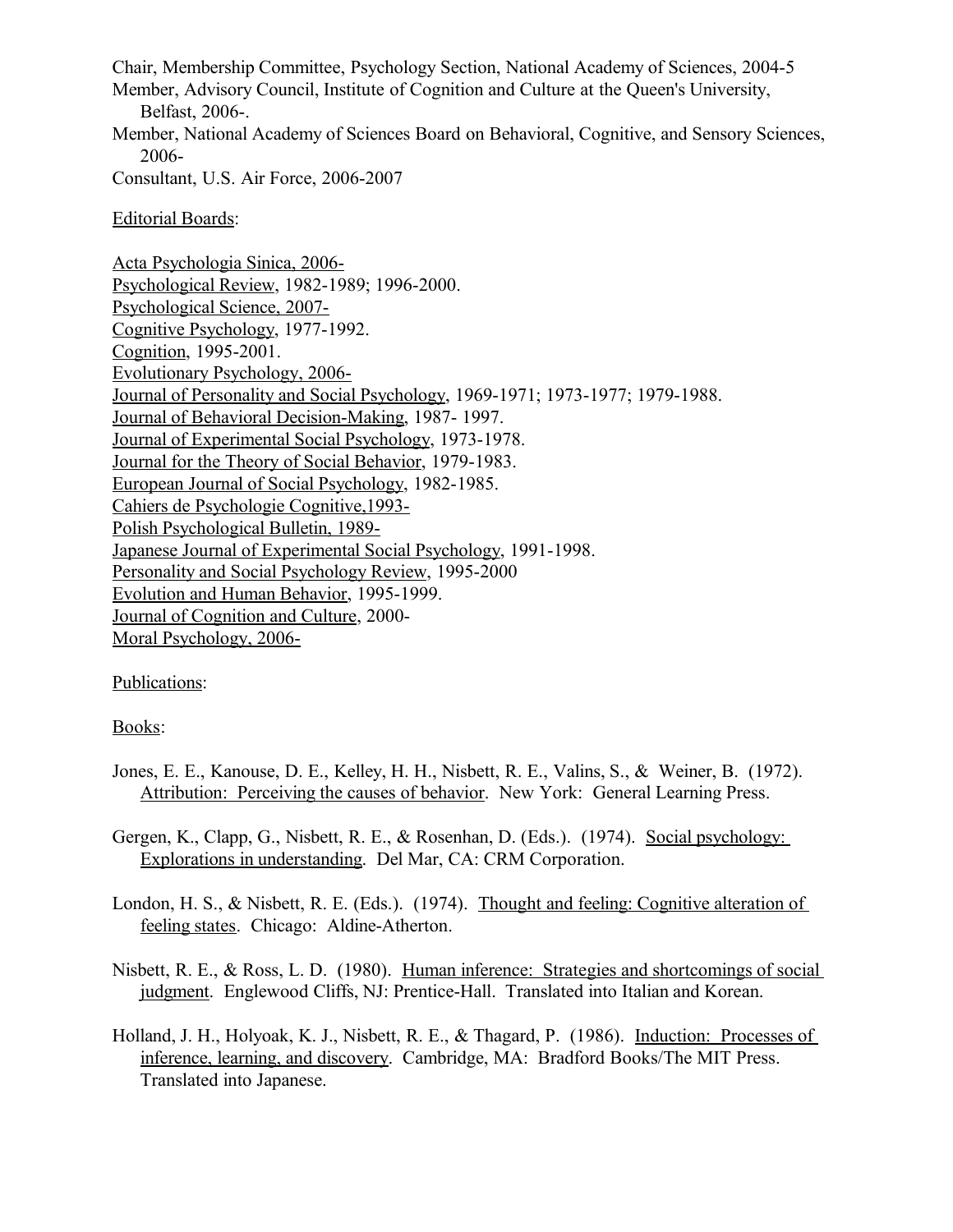- Grunberg, N. E., Nisbett, R. E., Rodin, J., & Singer, J. E. (Eds.). (1987). <u>A distinctive approach</u> to psychological research: The influence of Stanley Schachter. Hillsdale, NJ: Lawrence Erlbaum Associates.
- Ross, L. D., & Nisbett, R. E. (1991). The person and the situation: Perspectives of social psychology. New York: McGraw-Hill. Translated into Italian, Russian.
- Nisbett, R. E. (1992). Rules for reasoning. Hillsdale, NJ: Lawrence Erlbaum.
- Nisbett, R. E., & Cohen, D. (1996). Culture of honor: The psychology of violence in the South. Denver, CO: Westview Press. Edition in press in Japan.
- Nisbett, R. E. (2003). The geography of thought: How Asians and Westerners think differently… and why. New York: The Free Press. Editions also in print for the U. K. and Commonwealth countries, China, Italy, Japan, Korea, Taiwan, and Turkey, and in preparation for Poland, Thailand and Vietnam.
- Gilovich, T., Keltner, D., & Nisbett, R. E. (2006). Social psychology. New York: Norton.
- Nisbett, R. E. (2009). Intelligence and how to get it: Why schools and cultures count. New York: Norton. Edition in preparation for Poland.

#### Articles:

- \*Nisbett, R. E., & Schachter, S. (1966). Cognitive manipulation of pain. Journal of Experimental Social Psychology, 2, 227-236.
- \*Nisbett, R. E., & Gordon, A. (1967). Self-esteem and susceptibility to social influence. Journal of Personality and Social Psychology, 5, 268-276.
- \*Nisbett, R. E. (1968). Birth order and participation in dangerous sports. Journal of Personality and Social Psychology, 8, 351-353.
- Nisbett, R. E. (1968). Taste, deprivation, and weight determinants of eating behavior. Journal of Personality and Social Psychology, 10, 107-116.
- \*Nisbett, R. E. (1968). Determinants of food intake in obesity. Science, 159, 1254-1255.
- \*Nisbett, R. E., & Kanouse, D. (1969). Obesity, food deprivation and supermarket shopping behavior. Journal of Personality and Social Psychology, 12, 289-294.
- \*Kiesler, C. A., Nisbett, R. E., & Zanna, M. P. (1969). On inferring one's beliefs from one's behavior. Journal of Personality and Social Psychology, 11, 321-327.
- \*Nisbett, R. E. (1970). Girth control: Review of J. Mayer's Overweight. Contemporary Psychology, 15, 92-94.
- Nisbett, R. E., & Gurwitz, S. (1970). Weight, sex, and the eating behavior of human newborns. Journal of Comparative and Physiological Psychology, 73, 245-253.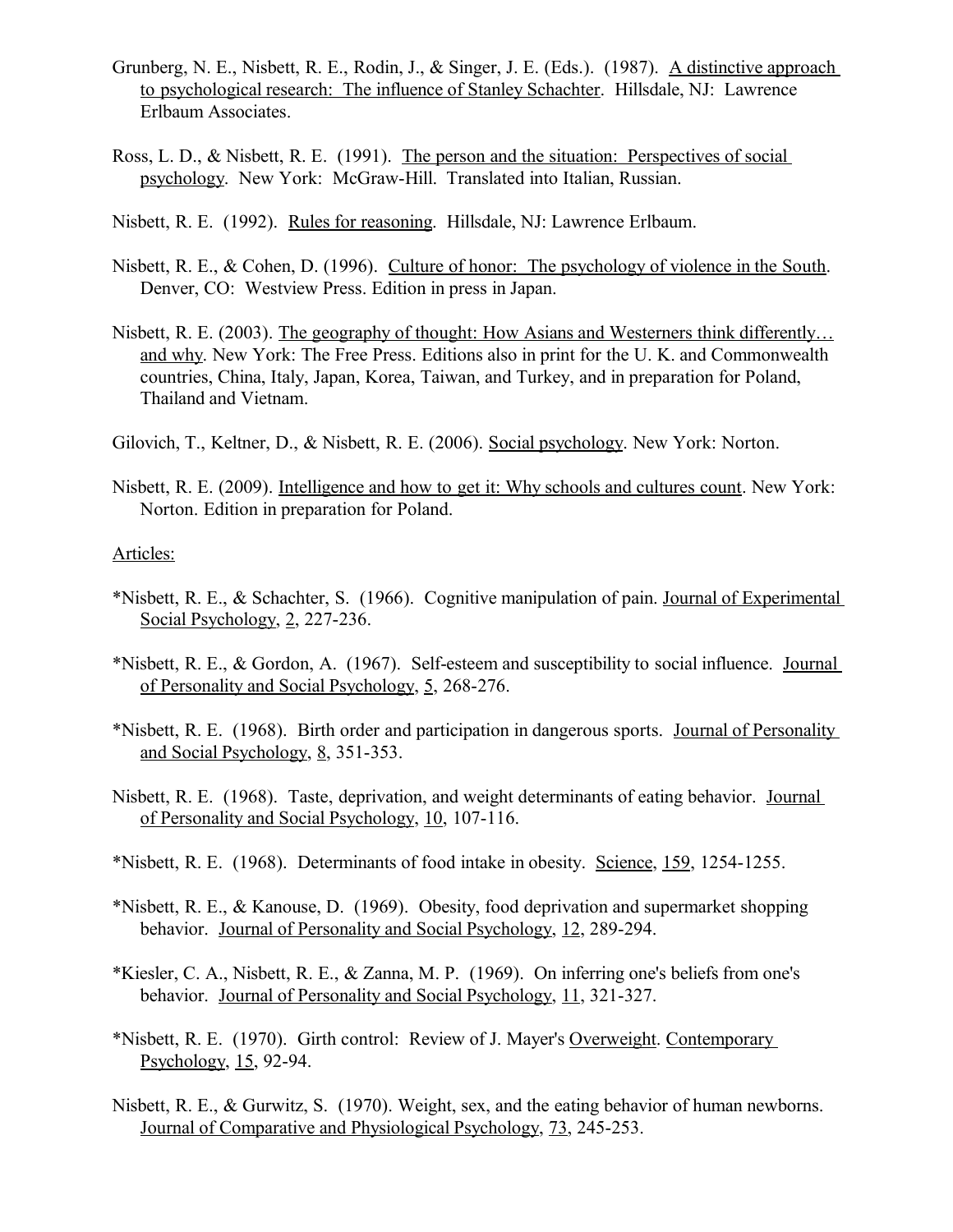\*Storms, M. D., & Nisbett, R. E. (1970). Insomnia and the attribution process. Journal of Personality and Social Psychology, 16, 319-328.

Nisbett, R. E., & Valins, S. (1971). Perceiving the causes of one's own behavior. New York: General Learning Press.

- \*Jones, E. E., & Nisbett, R. E. (1971). The actor and the observer: Divergent perceptions of the causes of behavior. New York: General Learning Press.
- \*Valins, S. Nisbett, R. E. (1971). Attribution processes in the development and treatment of emotional disorders. New York: General Learning Press.
- Nisbett, R. E. (1972). Eating behavior and obesity in men and animals. In R. Reichsman (Ed.), Hunger and satiety in health and disease, Vol. 7 of Advances in Psychosomatic Medicine, 173-193.
- \*Nisbett, R. E. (1972). The hunger of the obese. Obesity and Bariatric Medicine, 2, 28-32.
- \*Nisbett, R. E. (1972). Hunger, obesity and the ventromedical hypothalamus. Psychological review, 79, 433-453.
- \*Nisbett, R. E., Caputo, C., Legant, P., & Marecek, J. (1973). Behavior as seen by the actor and as seen by the observer. Journal of Personality and Social Psychology, 27, 154-164.
- \*Lepper, M. R., Greene, D., & Nisbett, R. E. (1973). Undermining children's intrinsic interest with extrinsic reward: A test of the overjustification hypothesis. Journal of Personality and Social Psychology, 28, 129-137.
- Nisbett, R. E., Hanson, L. R., Harris, A., & Stair, A. (1973). Taste responsiveness, weight loss and the ponderostat. Physiology and Behavior, 11, 641-645.
- Nisbett, R. E., & Storms, M. D. (1973). Cognitive and social determinants of food intake. In H. S. London & R. E. Nisbett (Eds.), Thought and feeling. Chicago: Aldine-Atherton.
- Nisbett, R. E., Braver, A., Jusela, G., & Kezur, D. (1975). Age and sex differences in behaviors mediated by the ventromedial hypothalamus. Journal of Comparative and Physiological Psychology, 88, 735-746.
- \*Nisbett, R. E., & Borgida, E. (1975). Attribution and the psychology of prediction. Journal of Personality and Social Psychology, 32, 932-943.
- Nisbett, R. E., & Temoshok, L. (1976). Is there an "external" cognitive style? Journal of Personality and Social Psychology, 33, 36-47.
- \*Nisbett, R. E., Borgida, E., Crandall, R., & Reed, H. (1976). Popular induction: Information is not always informative. In J. Carroll & J. Payne (Eds.), Cognition and social behavior. Hillsdale, NJ: Lawrence Erlbaum Associates.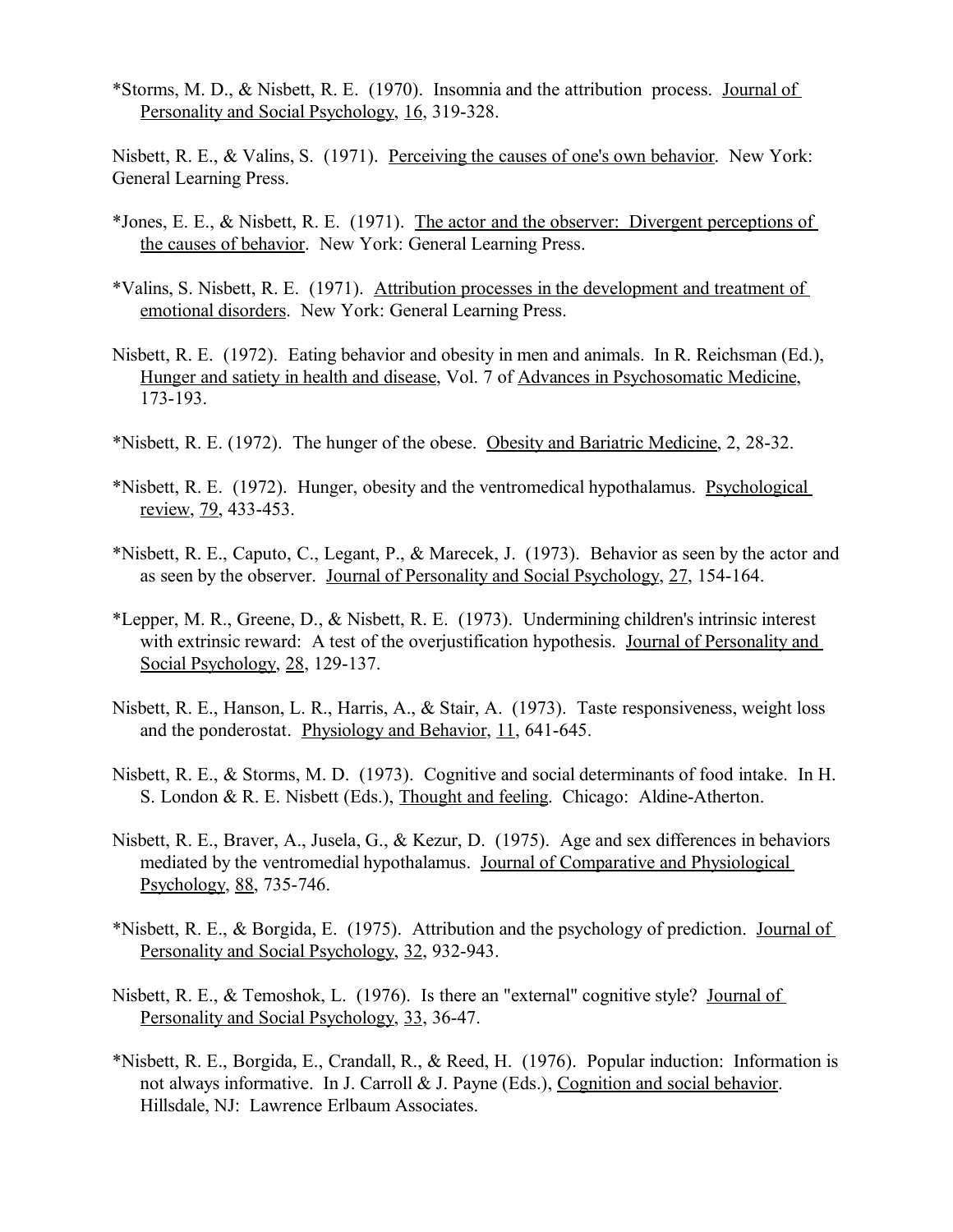- Nisbett, R. E. (1977). Interactions vs. main effects as goals of personality research. In D. Magnusson  $\& N. S.$  Endler (Eds.), Personality at the crossroads: Current issues in interactional psychology. Hillsdale, NJ: Lawrence Erlbaum Associates.
- Borgida, E., & Nisbett, R. E. (1977). The differential impact of abstract vs. concrete information on decisions. Journal of Applied Social Psychology, 7, 258-271.
- \*Nisbett, R. E., & Wilson, T. D. (1977). Telling more than we can know: Verbal reports on mental processes. Psychological Review, 84, 231-259.
- Nisbett, R. E., & Wilson, T. D. (1977). The halo effect: Evidence for unconscious alteration of judgments. Journal of Personality and Social Psychology, 35, 250-256.
- \*Nisbett, R. E., & Bellows, N. (1977). Verbal reports about causal influences on social judgments: Private access vs. public theories. Journal of Personality and Social Psychology, 35, 613-624.
- Wilson, T. D., & Nisbett, R. E. (1978). The accuracy of verbal reports about the effects of stimuli on evaluations and behavior. Social Psychology, 41, 118-131.
- Nisbett, R. E. (1978). A guide for reviewers: Editorial hardball in the '70s. American Psychologist, 33, 519-520.
- \*Stich, S., & Nisbett, R. E. (1980). Justification and the psychology of human reasoning. Philosophy of Science, 47, 188-202.
- Hamill, R., Wilson, T. D., & Nisbett, R. E. (1980). Insensitivity to sample bias: Generalizing from atypical cases. Journal of Personality and Social Psychology, 39, 578-589.
- Nisbett, R. E. (1980). The trait construct in lay and professional psychology. In L. Festinger (Ed.), Retrospections on social psychology. New York: Oxford University Press.
- Nisbett, R. E., Zukier, H., & Lemley, R. (1981). The dilution effect: Nondiagnostic information weakens the implications of diagnostic information. Cognitive Psychology, 13, 248-277.
- Nisbett, R. E. (1981). Lay arbitration of rules of inference. Behavioral and Brain Sciences, 4, 349-350. (commentary)
- Pietromonaco, P., & Nisbett, R. E. (1982). Swimming upstream against the fundamental attribution error: Subjects' weak generalizations from the Darley and Batson study. Social Behavior and Personality, 10, l-4.
- Abbey, A., & Nisbett, R. E. (1982). Lay assessment of experimental costs and benefits: Are laypeople good human subjects' reviewers? Academic Psychology Bulletin, 4, 495-502.
- Thagard, P., & Nisbett, R. E. (1982). Variability and confirmation. Philosophical Studies, 50, 250-267.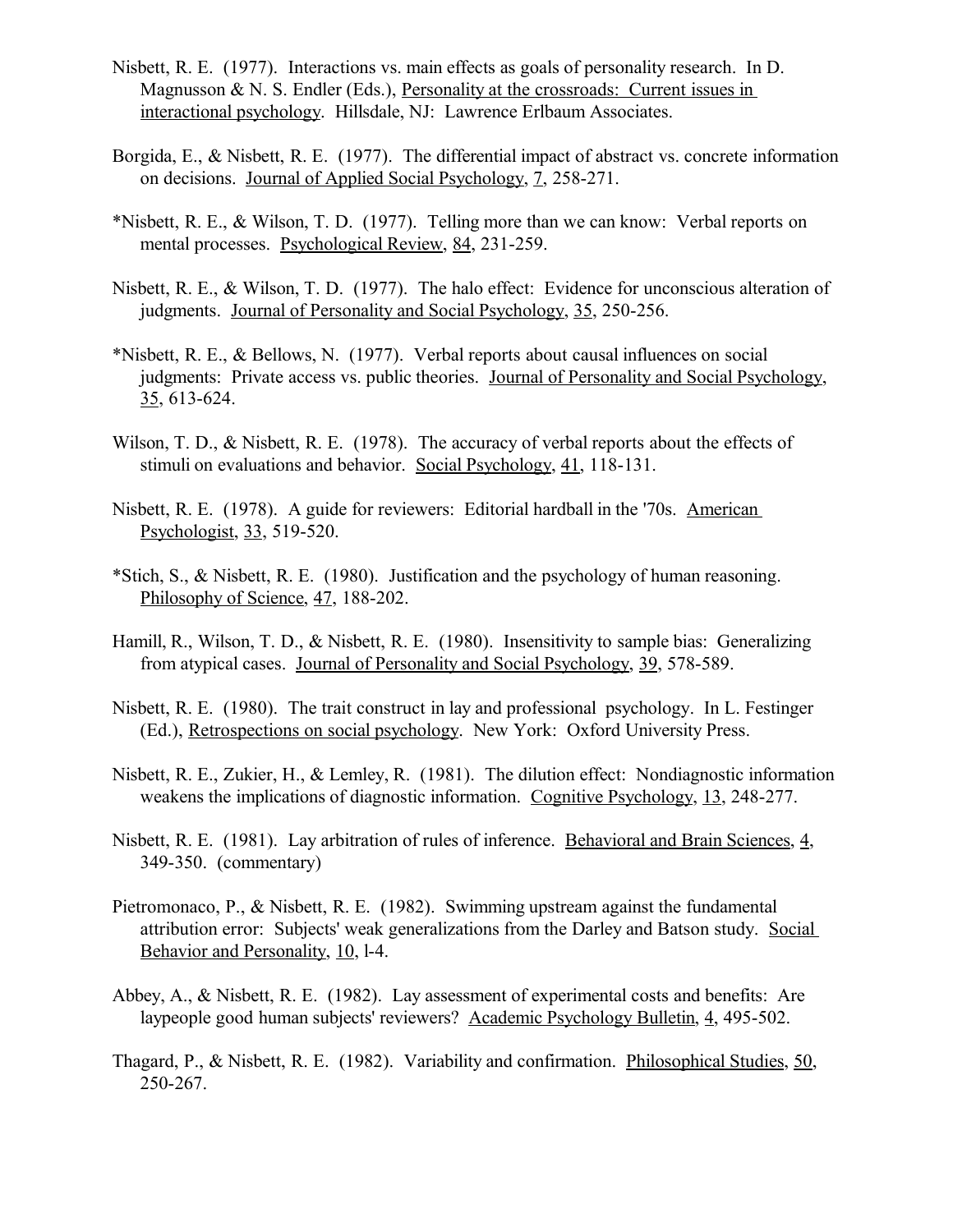- Thagard, P., & Nisbett, R. E. (1982). Rationality and charity. Philosophy of Science, 42, 379-394.
- \*Nisbett, R. E., Krantz, D. H., Jepson, C., & Fong, G. T. (1982). Improving inductive inference. In D. Kahneman, P. Slovic, & A. Tversky (Eds.), Judgment under uncertainty: Heuristics and biases. New York: Cambridge University Press.
- Nisbett, R. E., & Thagard, P. (1983). Psychology, statistics, and analytical epistemology. Behavioral and Brain Sciences, 6, 257-258. (commentary)
- Jepson, D., Krantz, D. H., & Nisbett, R. E. (1983). Inductive reasoning: Competence or skill? Behavioral and Brain Sciences, 6, 494-501.
- \*Nisbett, R. E., Krantz, D. H., Jepson, D., & Kunda, Z. (1983). The use of statistical heuristics in everyday reasoning. Psychological Review, 90, 339-363.
- Nisbett, R. E., & Kunda, Z. (1985). The perception of social distributions. Journal of Personality and Social Psychology, 48, 297-311.
- Kunda, Z., & Nisbett, R. E. (1986). The psychometrics of everyday life. Cognitive Psychology, 18, 195-224.
- \*Fong, G. T., Krantz, D. H., & Nisbett, R. E. (1986). The effects of statistical training on thinking about everyday problems. Cognitive Psychology, 18, 253-292.
- Cheng, P., Holyoak, K. J., Nisbett, R. E., & Oliver, L. (1986). Pragmatic versus syntactic approaches to training deductive reasoning. Cognitive Psychology, 18, 293-328.
- Kunda, Z., & Nisbett, R. E. (1986). Prediction and the partial understanding of the law of large numbers. Journal of Experimental Social Psychology, 22, 339-354.
- Holyoak, K. J., Koh, K., & Nisbett, R. E. (1987). Conditioning and learning within rule-based default hierarchies. Proceedings of the Ninth Annual Conference of The Cognitive Science Society.
- \*Nisbett, R. E., Fong, G. T., Lehman, D. R., & Cheng, P. W. (1987). Teaching reasoning. Science, 238, 625-631.
- Nisbett, R. E. (1987). Lay trait theory: Its nature, origins, and utility. In N. E. Grunberg, R. E. Nisbett, J. Rodin, & J. E. Singer (Eds.). A distinctive approach to psychological research: The influence of Stanley Schachter. Hillsdale, NJ: Lawrence Erlbaum Associates.
- Holyoak, K. J., & Nisbett, R. E. (1987). Induction. In R. Sternberg & E. E. Smith (Eds.), The psychology of human thought. New York: Cambridge University Press.
- Kunda, Z., & Nisbett, R. E. (1988). Predicting individual evaluations from group evaluations and vice versa: Different patterns for self and other? Personality and Social Psychology Bulletin, 14, 326-334.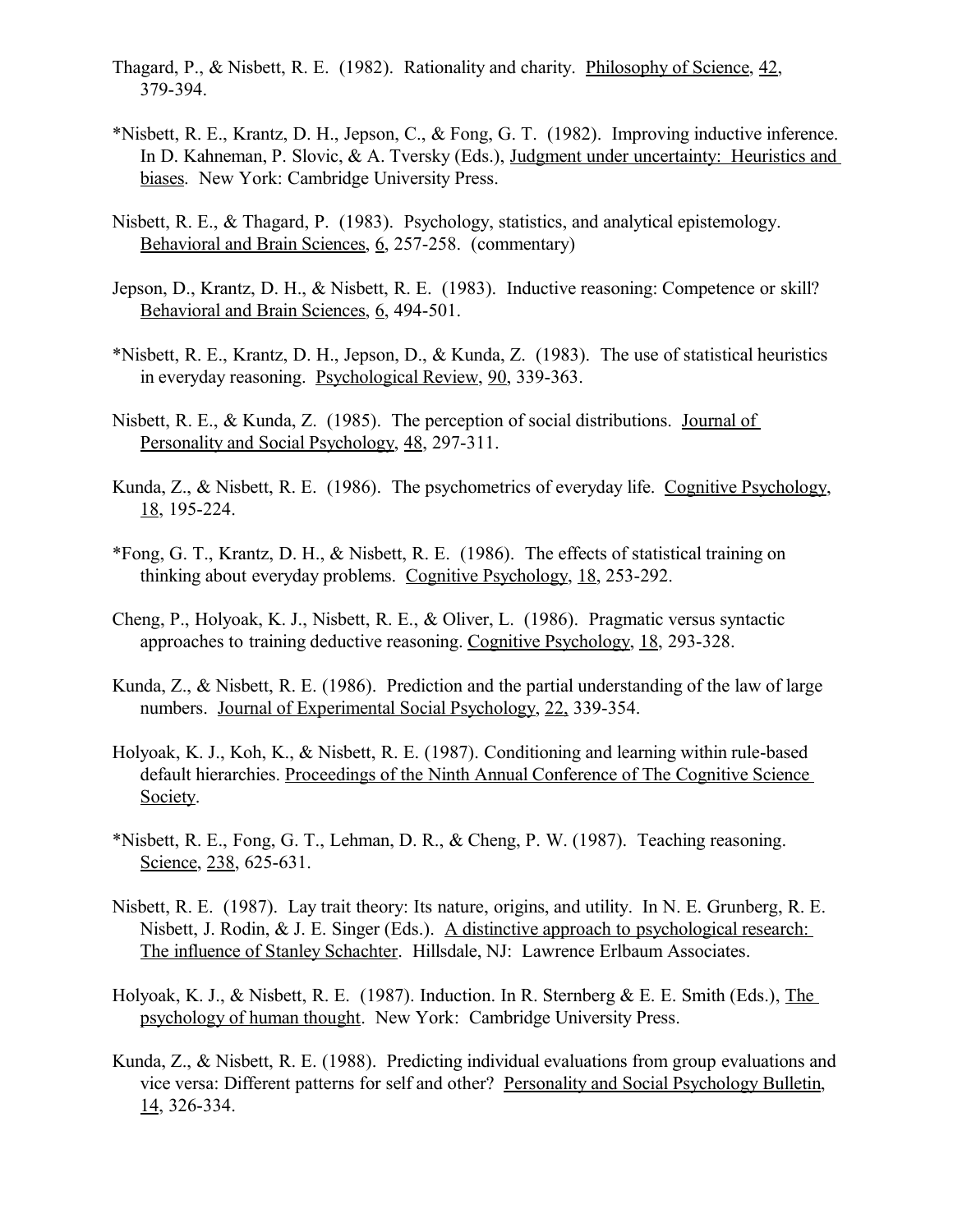Holland, J. H., Holyoak, K. J., Nisbett, R. E., & Thagard, P. (1988). Classifier systems, Qmorphisms, and induction. In L. Davis (Ed.), Genetic algorithms and simulated annealing. London: Pitman.

Lehman, D. R., Lempert, R. O., and Nisbett, R. E. (1988). The effects of graduate training on reasoning: Formal discipline and thinking about everyday life events. American Psychologist, 43, 431-443.

- Holyoak, K. J., Koh, K., & Nisbett, R. E. (1989). A theory of conditioning: Inductive learning within rule-based default hierarchies. Psychological Review, 96, 315-340.
- Nisbett, R. E., & Smith, M. (1989). Predicting interpersonal attraction from small samples: A reanalysis of Newcomb's acquaintance study. Social Cognition, 7, 67-73.
- Nisbett, R. E. (1990). The anti-creativity letters: Advice from a senior tempter to a junior tempter. American Psychologist, 45, 1078-1082.
- Larrick, R. P., Morgan, J. N., & Nisbett, R. E. (1990). Teaching the use of cost-benefit reasoning in everyday life. Psychological Science, 1, 362-370.
- Lehman, D., & Nisbett, R. E. (1990). A longitudinal study of the effects of undergraduate education on reasoning. Developmental Psychology, 26, 952-960.
- Nisbett, R. E. (1990). Evolutionary psychology, biology, and cultural evolution. Motivation and Emotion, 14, 255-263.
- Fong, G. T., & Nisbett, R. E. (1991). Immediate and delayed transfer of training effects in statistical reasoning. Journal of Experimental Psychology: General, 120, 34-45.
- Nisbett, R. E. (1992). How is your reasoning? How do you know? Contemporary Psychology, 37, 417-418.
- Josephs, R., Larrick, R. P., Steele, C., & Nisbett, R. E. (1992). Protecting the self in decisions under risk. Journal of Personality and Social Psychology, 62, 26-37.
- \*Smith, E. E., Langston, C., and Nisbett, R. E. (1992). The case for rules in reasoning. Cognitive Science, 16, 1-40.
- Nisbett, R. E. (1992). Thinking about suboptimal thought. Contemporary Psychology 37, 417- 418.
- Ross, L. D., & Nisbett, R. E. (1992). Perspectives on personality and social psychology. Psychological Inquiry, 3, 99-102.
- \*Morris, M. W., & Nisbett, R. E. (1992). Tools of the trade: Deductive reasoning schemas taught in psychology and philosophy. In R. E. Nisbett, Rules for reasoning. Hillsdale, N.J.: Lawrence Erlbaum.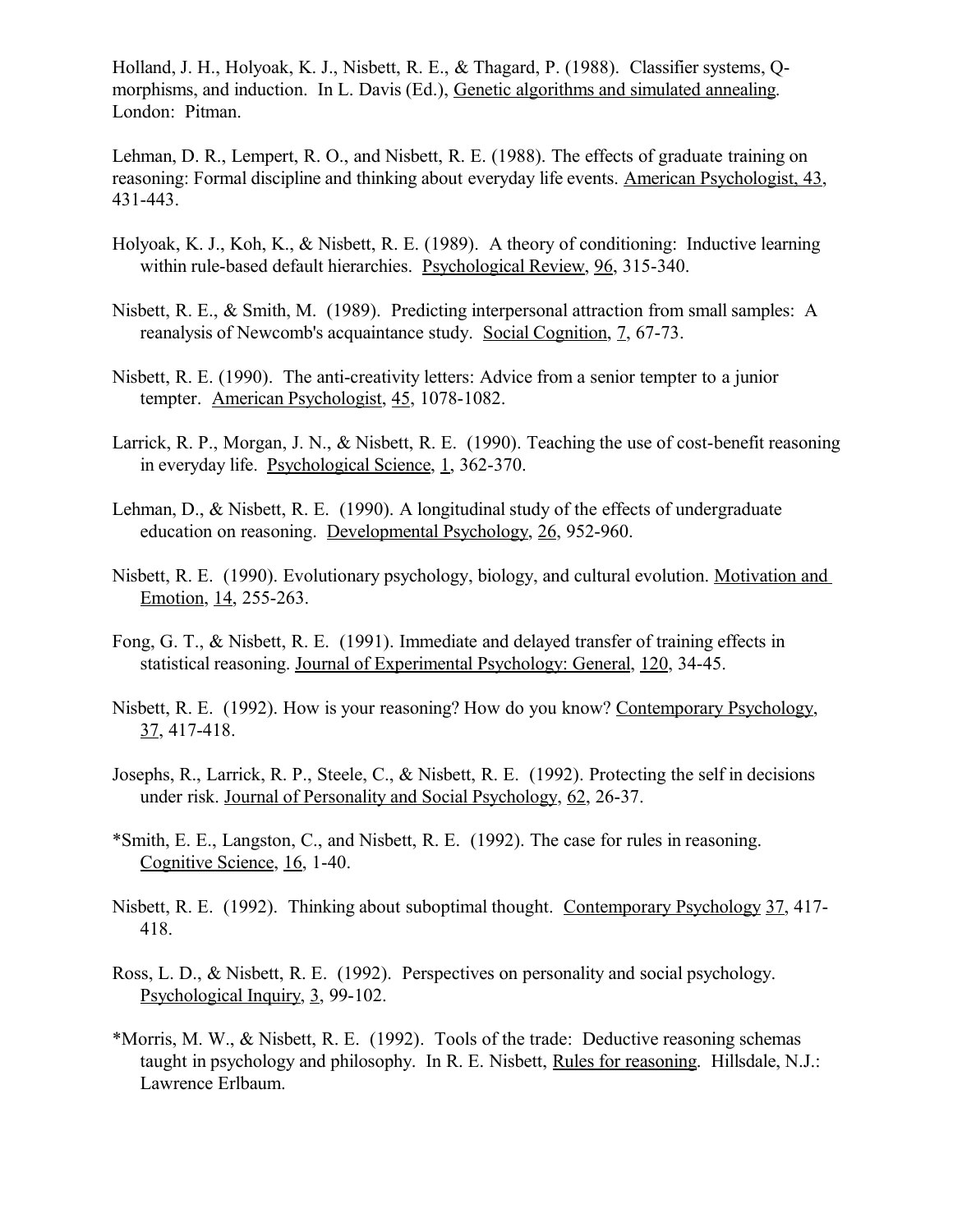- Cheng, P. W., & Nisbett, R. E. (1992). Pragmatic constraints on causal deduction. In R. E. Nisbett, Rules for reasoning. Hillsdale, N.J.: Lawrence Erlbaum.
- Nisbett, R. E. (1992). Why the friendly south is also the violent south. Atlanta Constitution, December 29, p. A9.
- \*Nisbett, R. E. (1993). Violence and U. S. regional culture. American Psychologist, 48, 441- 449.
- \*Larrick, R. P., Nisbett, R. E., & Morgan, J. N. (1993). Who uses the cost-benefit rules of choice? Implications for the normative status of microeconomic theory. Organizational Behavior and Human Decision Processes, 56, 331-347.
- Nisbett, R. E. (1993). Rules, reasoning and choice behavior. In G. Harmon (Ed.) Conceptions of the human mind: Essays in honor of George Miller. Cambridge, MA.: MIT/Bradford Books.
- Cohen, D., & Nisbett, R. E. (1994). Self-protection and the culture of honor: Explaining southern violence. Personality and Social Psychology Bulletin, 20, 551-567.
- \*Nisbett, R. E. Blue genes. New Republic, October 31, 1994.
- Nisbett, R. E. (1994). Warning! Dangerous curves ahead. Newsday, October 23, p. A39.
- Morris, M. W., Nisbett, R. E., & Peng, K. (1995). Causality across domains and cultures. In D. Sperber, D. Premack, & A. J. Premack (Eds.) Causal cognition. New York: Oxford University Press.
- Nisbett, R. E. (1995). Race, IQ, and scientism. In S. Fraser (Ed.). The Bell Curve Wars. New York: Basic Books.
- Nisbett, R. E., Polly, G., & Lang, S. (1995). Homicide and U. S. regional culture. In B. Ruback & N. Weiner (Eds.). Interpersonal violent behavior: Social and cultural aspects. New York: Springer.
- Nisbett, R. E. (1995). Letter invited by editors in response to article on The Bell Curve by Charles Murray. Commentary, 100, 17-18.
- Cohen, D., Nisbett, R. E ., Bowdle, B., & Schwarz, N. (1996). Insult, aggression, and the Southern culture of honor: An "experimental ethnography." Journal of Personality and Social Psychology, 70, 945-960.
- Henderson, E., & Nisbett, R. E. (1996). Anti-Black prejudice as a function of exposure to the negative behavior of a single black person. Journal of Personality and Social Psychology, 71, 654-664.
- Choi, I., Nisbett, R. E., & Smith, E. E. (1997). Culture, category salience and inductive reasoning. Cognition, 65, 15-32.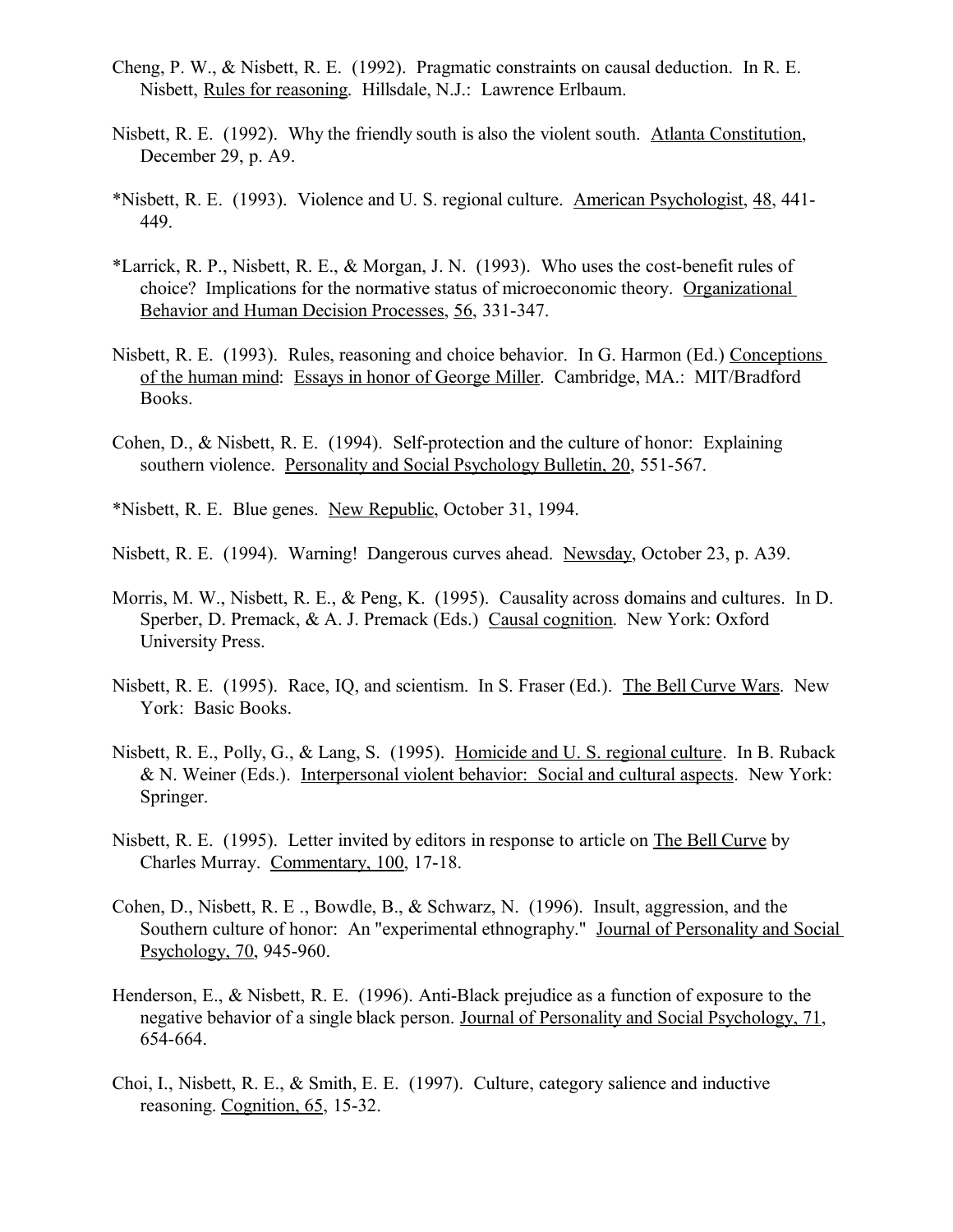- Cohen, D., & Nisbett, R. E. (1997). Are there differences in fatalism between rural southerners and northerners? Journal of Applied Social Psychology, 23, 1188-1199.
- Cohen, D., & Nisbett, R. E. (1997). Field experiments examining the culture of honor: The role of institutions in perpetuating norms about violence. Personality and Social Psychology Bulletin, 23, 1188-1199.
- Peng, K., Nisbett, R. E., & Wong, N. (1997). Validity problems of cross-cultural value comparison and possible solutions. Psychological Methods, 2, 329-341.
- Fiske, A. P., Kitayama, S., Markus, H., & Nisbett, R. E. (1998). The cultural matrix of social psychology. In D. T. Gilbert, S. T. Fiske, & G. Lindzey (Eds.). Handbook of social psychology, 4th edition (pp. 915-981). Boston: McGraw-Hill.
- Nisbett, R. E. (1998). Essence and accident. In J. Darley and J. Cooper (Eds.). Attribution processes, person perception, and social interaction: The legacy of Ned Jones (pp. 169-200). Washington, D. C.: American Psychological Association.
- Nisbett, R. E. (1998). Race, genetics, and IQ. In C. Jencks and M. Phillips (Eds.) Black-white test score differences. Washington, D. C.: Brookings Institution.

Nisbett, R. E., & D. Cohen (1999). Men, honor and murder. Scientific American Presents, 10, 16- 19.

- Park, D. C., Nisbett, R. E., & Hedden, T. (1999). Culture, cognition, and aging. Journal of Gerontology, 54B, 75-84.
- Norenzayan, A., Choi, I. & Nisbett, R. E. (1999). Eastern and western perceptions of causality for social behavior: Lay theories about personalities and social situations. In D. Prentice and D. Miller (Eds.), Cultural divides: Understanding and overcoming group conflict (pp. 239- 272). New York: Sage Publications.
- Choi, I., Nisbett, R. E., & Norenzayan, A. (1999). Causal attribution across cultures: Variation and universality. Psychological Bulletin, 125, 47-63.
- Peng, K., & Nisbett, R. E. (1999). Culture, dialecticism, and reasoning about contradiction. American Psychologist, 54, 741-754.
- Ji, L., Schwarz, N., & Nisbett, R. E. (2000) Culture, autobiographical memory, and social comparison: Measurement issues in cross-cultural studies. Personality and Social Psychology Bulletin, 26, 585-593.
- \*Norenzayan, A., & Nisbett, R. E. (2000). Culture and causal cognition. Current Directions in Psychological Science, 9, 132-135.
- Sanchez-Burks, J., Nisbett, R. E., & Ybarra, O. (2000). Cultural styles, relationship schemas, and prejudice against outgroups. Journal of Personality and Social Psychology, 79, 174-189.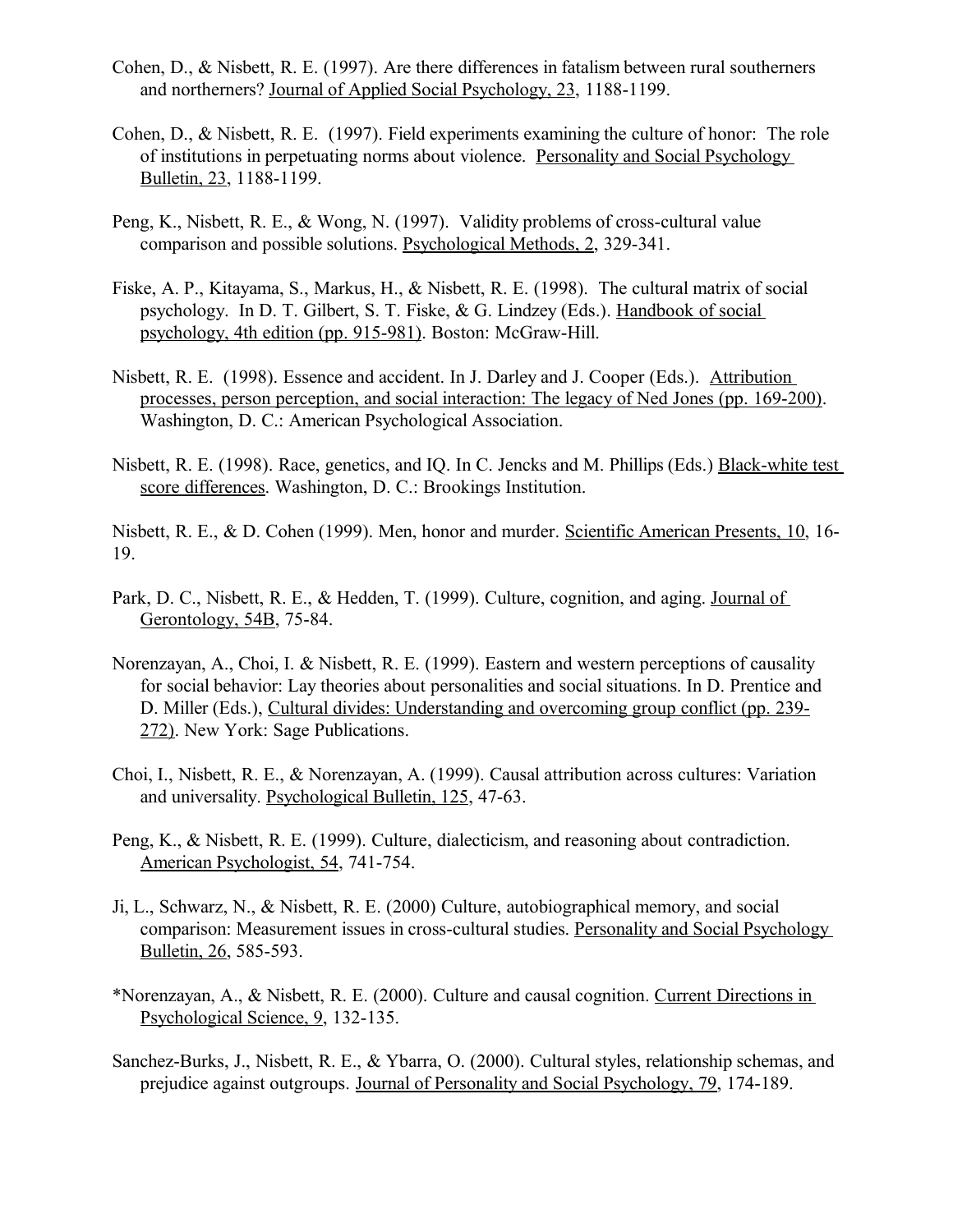- Ji, L., Peng, K., & Nisbett, R. E. (2000). Culture, control, and perception of relationships in the environment. Journal of Personality and Social Psychology, 78, 943-955.
- Choi, I., & Nisbett, R. E. (2000). Cultural psychology of surprise: Holistic theories and recognition of contradiction. Journal of Personality and Social Psychology, 79, 890-905.
- \*Nisbett, R. E., Peng, K., Choi, I., & Norenzayan, A. (2001). Culture and systems of thought: Holistic vs. analytic cognition. Psychological Review, 108, 291-310.
- Masuda, T., & Nisbett, R. E. (2001). Attending holistically versus analytically: Comparing the context sensitivity of Japanese and Americans. Journal of Personality and Social Psychology 81, 992-934.
- Ji, L., Nisbett, R. E., & Su, Y. (2001). Culture, change and prediction. Psychological Science, 12, 450-456.
- Norenzayan, A., Choi, I., & Nisbett, R. E. (2002). Cultural similarities and differences in social inference: Evidence from behavioral predictions and lay theories of behavior. Personality and Social Psychology Bulletin, 28, 109-120.
- Hedden, T., Park, D. C., Nisbett, R. E., Ji, L., Jing, Q., & Jiao, S. (2002). Cultural variation in verbal versus spatial neuropsychological function across the lifespan. Neuropsychology, 16, 65-73.
- Nisbett, R. E., & Norenzayan, A. (2002). Culture and cognition. In D. Medin & H. Pashler (Eds.), Stevens' handbook of experimental psychology, Third Edition, Volume Two: Memory and cognitive processes. New York: John Wiley & Sons.
- Norenzayan, A., Smith, E.E., Kim, B. J. & Nisbett, R. E. (2002). Cultural preferences for formal versus intuitive reasoning. Cognitive Science, 26, 653-684.
- \*Nisbett, R. E., & Masuda, T. (2003). Culture and point of view. Proceedings of the National Academy of Sciences of the United States of America, 100, 11163-11175.
- \*Sanchez-Burks, J., Lee, F., Choi, I., Nisbett, R. E., Zhao, S., & Jasook, K. (2003) Conversing across cultures: East-West communication styles in work and non-work contexts. Journal of Personality and Social Psychology, 85, 363-372.
- Nisbett, R. E. (2004). Preface to the Korean edition of The geography of thought: How Asians and Westerners think differently…and why. Seoul: Gimm Young.
- Nisbett, R. E. (2004). Preface to the Japanese edition of The geography of thought: How Asians and Westerners think differently…and why. Tokyo: Diamond, Inc.
- Nisbett, R. E. (2005). The ghosts of cultural psychology. In D. Cohen, J. Olson, R. Sorrentino, & M. P. Zanna. Culture and social behaviour: The tenth Ontario symposium. Hillsdale, N. J.: Erlbaum.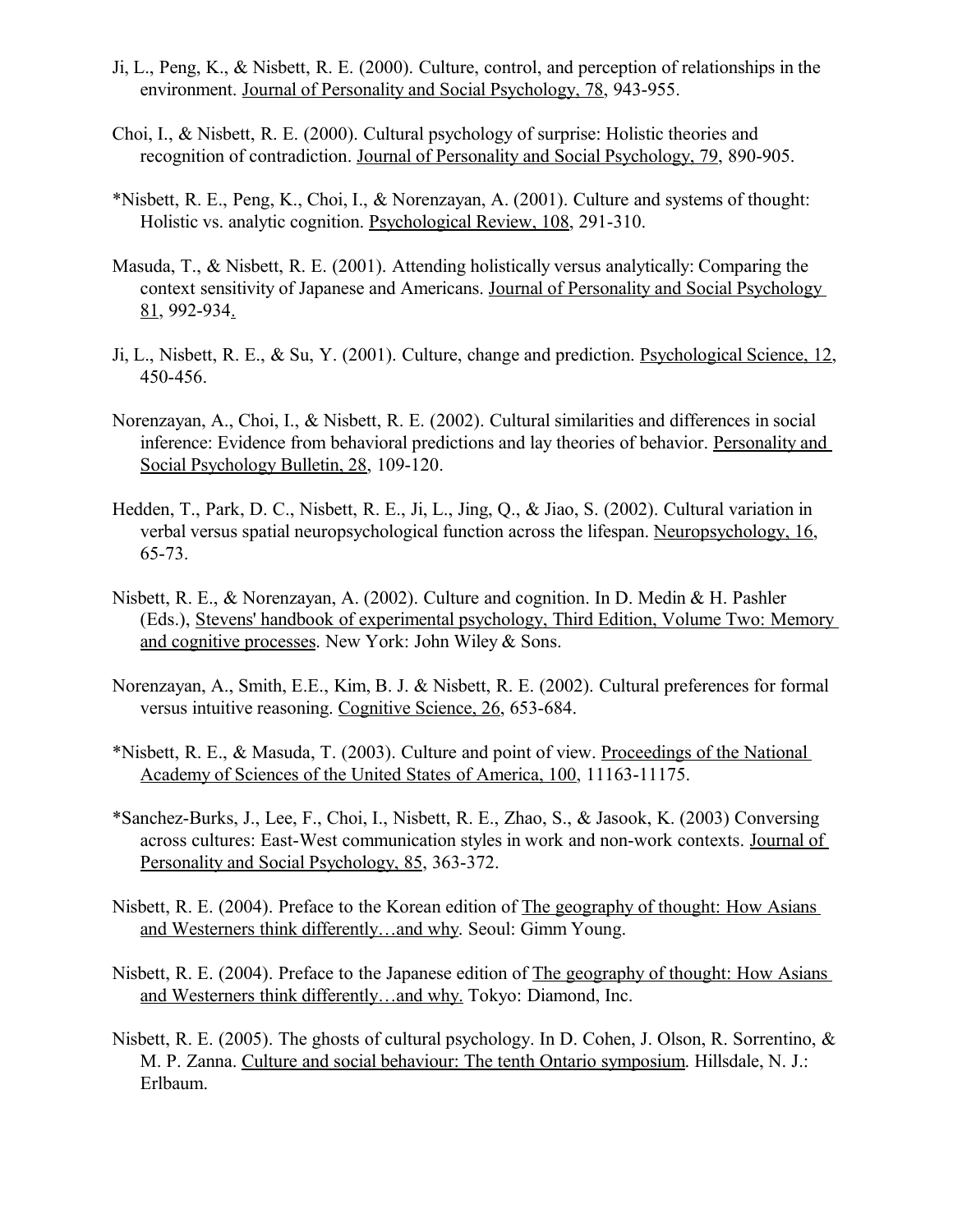- Ji, L., Nisbett, R. E., & Zhang, Z. (2005). Is it culture or is it language? Examination of language effects in cross-cultural research on categorization. Journal of Personality and Social Psychology, 87, 57-65.
- Chua, H., Leu, J., Nisbett, R. E. (2005). Culture and diverging views of social events. Personality and Social Psychology Bulletin, 31, 925-934.
- Chua, H. F., Boland, J. E., & Nisbett, R. E. (2005). Cultural variation in eye movements during scene perception. Proceedings of the National Academy of Sciences, 102, 12629-12633.
- Nisbett, R. E. (2005). Telling more than we can know. In J. Brockman (Ed.) What is your idea? New York: Harper Perennial.
- Nisbett, R. E. (2005). Heredity, environment and race differences in IQ: A commentary on Rushton and Jensen. Psychology, Public Policy and Law, 11, 302-310.
- Miyamoto, Y., Nisbett, R. E., & Masuda, T. (2006). Culture and physical environment: Holistic versus analytic perceptual affordances. Psychological Science, 17, 113-119.
- Nisbett, R. E., & Miyamoto, Y. (2006). The influence of culture: Holistic vs. analytic perception. Trends in Cognitive Sciences, 9, 467-473.
- Masuda, T., & Nisbett, R. E. (2006). Culture and change blindness. Cognitive Science, 30, 381- 399.
- Gutchess, A. H., Yoon, C., Luo, T., Feinberg, F., Hedden, T., Jing, Q., Nisbett, R. E., & Park, D. C. (in press). Categorical organization in free recall across culture and age. *Gerontology, 52*, 314-323.
- Nisbett, R. E. (2007). Cultural psychology past, present and future. In S. Kitayama and D. Cohen (Eds.). *Handbook of cultural psychology*. New York: Guilford.
- Nisbett, R. E. (2007). Preface to Chinese edition of *The geography of thought.* Beijing: CITIC Publishing House/Informedia of China.
- \*Nisbett, R. E. (2007, December 9, 2007). All brains are the same color*. New York Times,* p. WK11.
- Nisbett, R. E. (2007). Cognition and perception East and West. In Jing, Q. (Ed.). Psychological science around the world Vol. 2. Beijing: International Psychology Press.
- Knight, N., & Nisbett, R. E. (2007). Culture, class and cognition: Evidence from Italy. *Cognition and Culture, 7*, 283-291.
- \*Sanchez-Burks, J., Lee, F., Nisbett, R. E., & Ybarra, O. (2007). Cultural training based on a theory of relational ideology. *Basic and Applied Social Psychology, 29*, 257-268.
- Uskul, A. K., Kitayama, S., & Nisbett, R. E. (2008). Ecocultural basis of cognition: Farmers and fishermen are more holistic than herders. *Proceedings of the National Academy of*